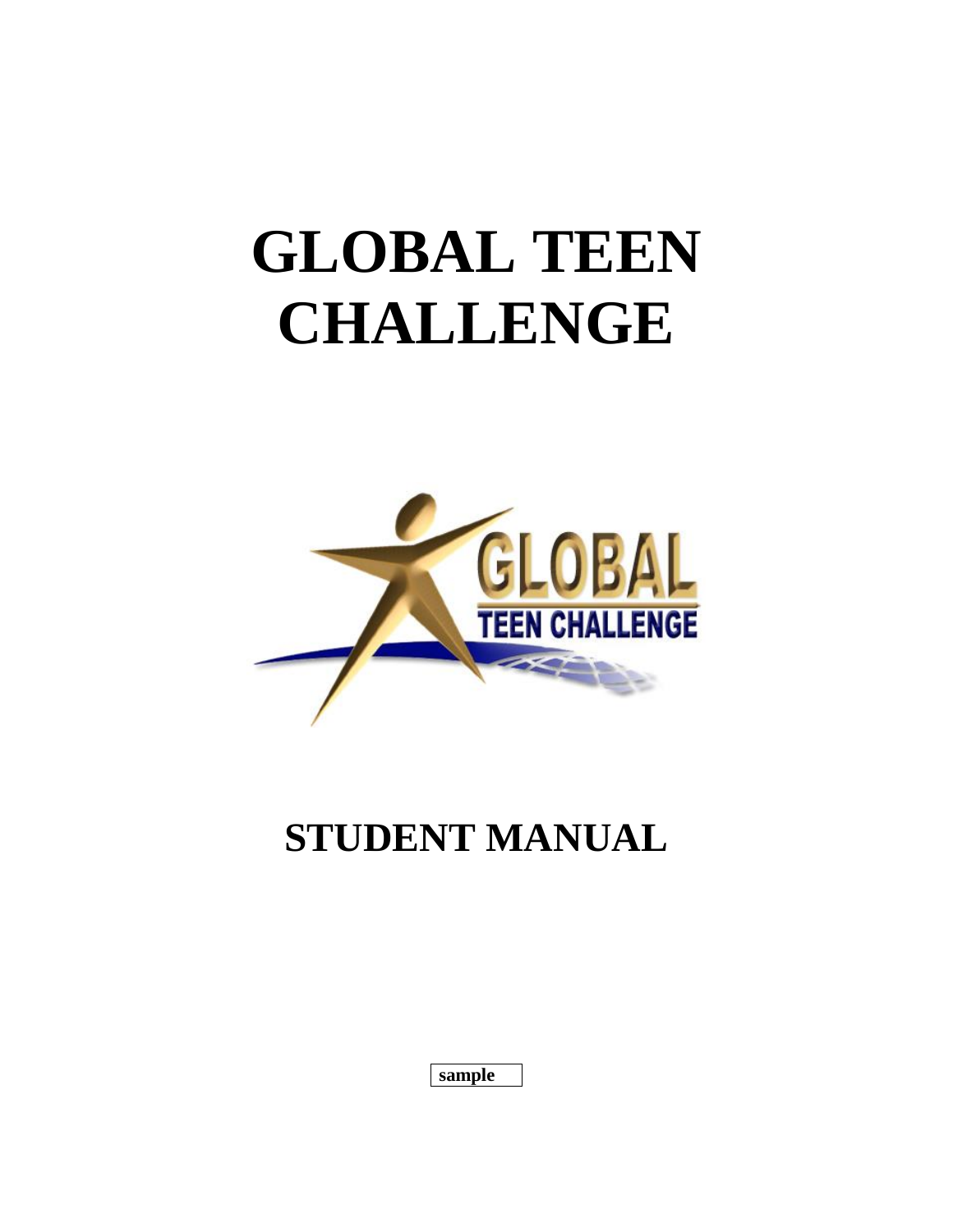| Track 5: The Teen Challenge Program<br><b>Course 512.01</b><br><b>Student Manual</b> | Teen Challenge Training Resource<br>iTeenChallenge.org | Topic: 512 Policies, Procedures, Standards<br>Last Revised 09-2014 |
|--------------------------------------------------------------------------------------|--------------------------------------------------------|--------------------------------------------------------------------|
|                                                                                      |                                                        |                                                                    |

 $\lceil$ 

### **CONTENTS**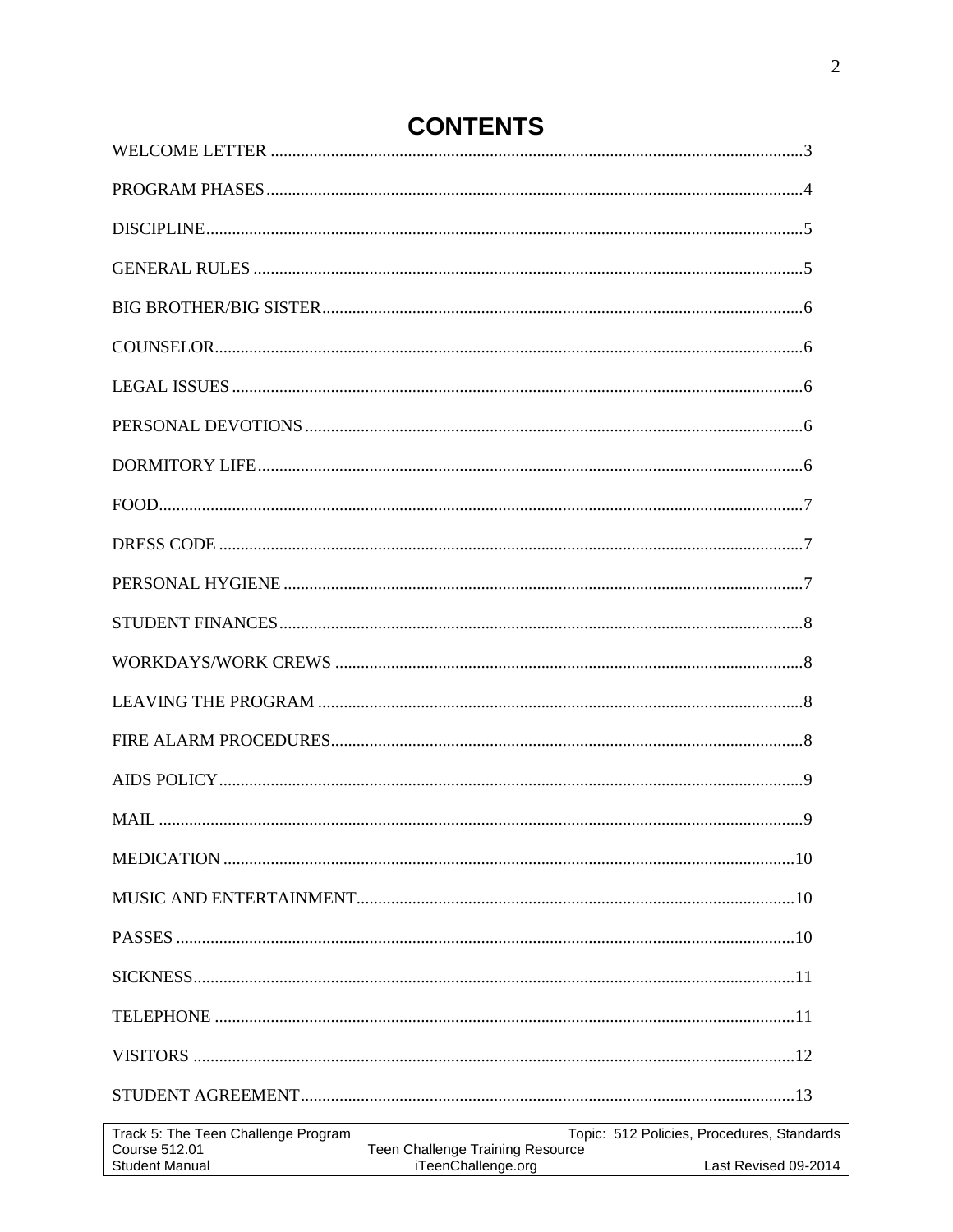Dear Student,

Welcome to Teen Challenge! We are thankful God has brought you here and we want you to know there is hope and freedom for you in God. He is offering you a new beginning!

While you are here you are going to find yourself challenged in many areas of your life, especially as you begin to read God's Word. You will discover many wonderful and exciting principles that will help you to live a productive life in Christ.

We are here to provide you with an atmosphere of love and support, a place free of abuse of any kind (i.e. verbal, sexual or physical), a place where you will be able to learn about God and get to know Him intimately. We are committed to serving you, teaching you, and helping you to find strength and love in your relationship with Jesus Christ. Please feel free to share your hurts, needs, and concerns with us, because we are here for you.

May God strengthen, deliver, and heal you while you are here at Teen Challenge.

Our love and prayers are with you!

Teen Challenge Staff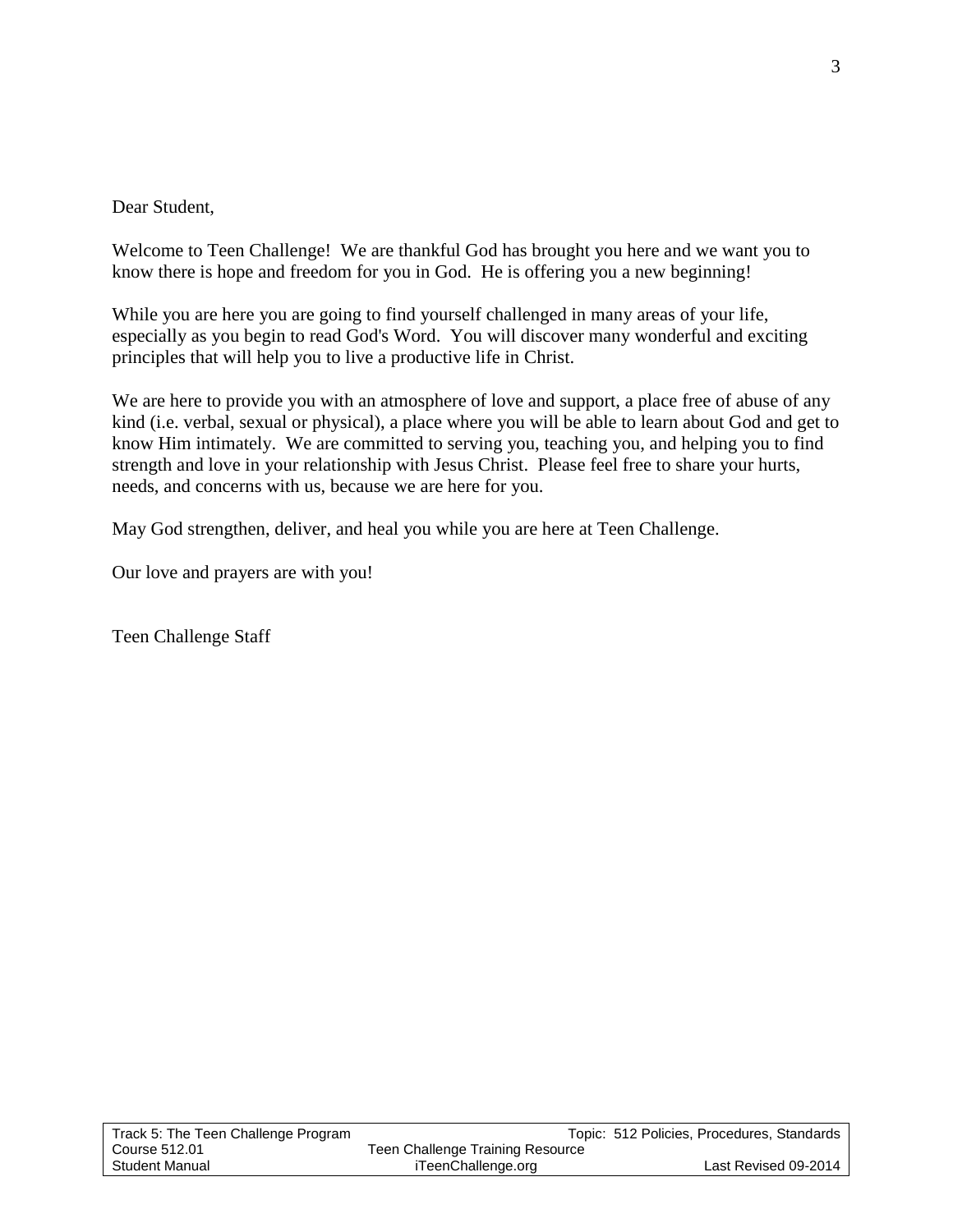#### **PROGRAM PHASES**

#### **PHASE I: EVANGELISM, CRISIS INTERVENTION, OR REFERRAL**

This phase is when a student is introduced to Teen Challenge. It may have been when a friend, family member, or pastor referred him to Teen Challenge. It may have been at a street rally, an outreach, in prison, or when the student came for his interview.

#### **PHASE II: INDUCTION**

The Induction Phase is the first four to six months of the program. During this phase the student will learn the basics of a personal relationship with God, responsible daily living, and relating to others with dignity and respect.

The first fourteen days are what is considered a "Probationary Period" to determine if the student is truly a candidate for the Teen Challenge program. An evaluation will be made at this time to determine whether the student should continue in Teen Challenge. If there has been no apparent progress or genuine effort on the student's part to grow within the structure of the program, Teen Challenge will try to place him in another program.

Upon completion of the Induction Phase, the student will have completed 14 Group Studies for New Christians, and have given evidence of spiritual growth. A special completion service will be held, the student will receive a certificate and his family may be invited to celebrate with him.

Graduating from the Induction Phase to the Training Phase is not automatic. There must be evidence of spiritual growth before the Induction Phase is completed. The following areas are considered by the staff to determine whether a student is ready to advance to the Training Phase:

- 1. Spiritual progress
- 2. Academic attitude and effort
- 3. Work attitude and effort
- 4. Attitude (especially toward fellow students and staff)
- 5. Family relationships and communication

#### **PHASE III: TRAINING**

The length of the Training Phase is normally eight months. During this time the student will have vocational training, educational opportunities, and increased responsibilities as he matures in his Christian life.

#### **PHASE IV: RE-ENTRY**

Re-entry is the period following graduation from the Training Phase. It consists of a six-month period of making the transition back into society and putting into practice what has been learned at Teen Challenge. Re-entry can be done while living at Teen Challenge or in another setting depending on the student's needs and/or available Teen Challenge space. Teen Challenge

| Track 5: The Teen Challenge Program |                                  | Topic: 512 Policies, Procedures, Standards |
|-------------------------------------|----------------------------------|--------------------------------------------|
| Course 512.01                       | Teen Challenge Training Resource |                                            |
| Student Manual                      | iTeenChallenge.org               | Last Revised 09-2014                       |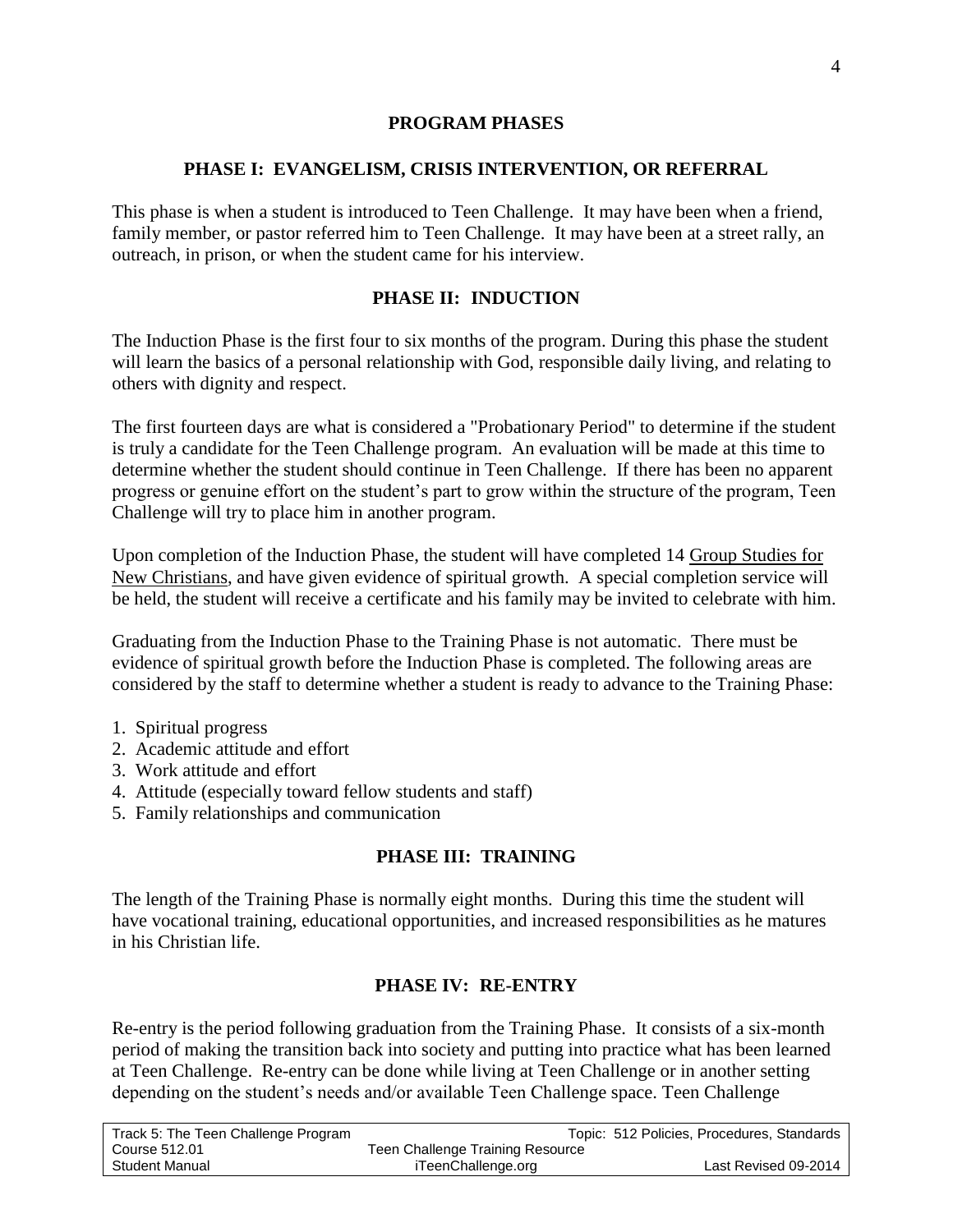strongly encourages students *NOT* to go back to their former environment, but rather begin their new life in Christ in a stable Christian environment. The re-entry residential phase is optional.

#### **DISCIPLINE**

The purpose of discipline is to help students correct a condition or attitude that they have difficulty in correcting themselves. The use of external discipline is meant to help students grow in their Christian life until they can discipline themselves. All decisions regarding discipline are final. The Program Director and counselors evaluate disciplinary write-ups and discipline is determined by the severity and frequency of the offense(s).

Some of the forms of discipline that may be used in Teen challenge are:

- 1. Denial of students' privileges such as guest visitation, mail, telephone calls, passes, etc.
- 2. Requiring students to perform extra duty in a designated work responsibility.
- 3. Requiring students to read, study, or research special topics related to their offense.
- 4. Requiring students to perform special assignments during their free time.
- 5. Assigning additional or remedial class work for education related offenses.

A student who chooses not to accept the disciplinary action taken against him shall be discharged from the program.

#### **GENERAL RULES**

- 1. No smoking.
- 2. Possession or use of drugs, alcohol, cigarettes, or any tobacco products is grounds for immediate dismissal.
- 3. All physical contact is prohibited.
- 4. Talking or reminiscing about past street life, drugs, etc. is prohibited.
- 5. Profanity, slang, derogatory names, racial slurs, off-color expressions, or bodily gestures are not allowed.
- 6. Proper respect is to be given to all Teen Challenge staff, volunteers, and visitors. They are to be addressed as "Brother…" or "Sister…"
- 7. A staff member may search any student's person or personal property at any time.
- 8. A student's telephone calls and mail may be monitored by staff when deemed necessary.
- 9. Students are not permitted to leave the property without permission from staff. A student who leaves (even for 5 minutes), will be considered dismissed and will have to re-apply for admittance again. This includes leaving the group on an outing, at recreation, at church, etc.
- 10. Leaving the building after "lights out" is not permitted.
- 11. Weapons such as guns, knives, clubs, etc. are not allowed at any time.
- 12. Students are required to be on time for all activities, meals, chapels, classes, recreation, or any other event.
- 13. Personal radios, stereos, walkmans, cassette and CD players are not permitted.
- 14. Students are not allowed to be alone with persons of the opposite sex.
- 15. Students must participate in all scheduled activities such as, meals, classes, chapel, church, work assignments, recreation, etc.

| Track 5: The Teen Challenge Program |                                  | Topic: 512 Policies, Procedures, Standards |
|-------------------------------------|----------------------------------|--------------------------------------------|
| Course 512.01                       | Teen Challenge Training Resource |                                            |
| Student Manual                      | iTeenChallenge.org               | Last Revised 09-2014                       |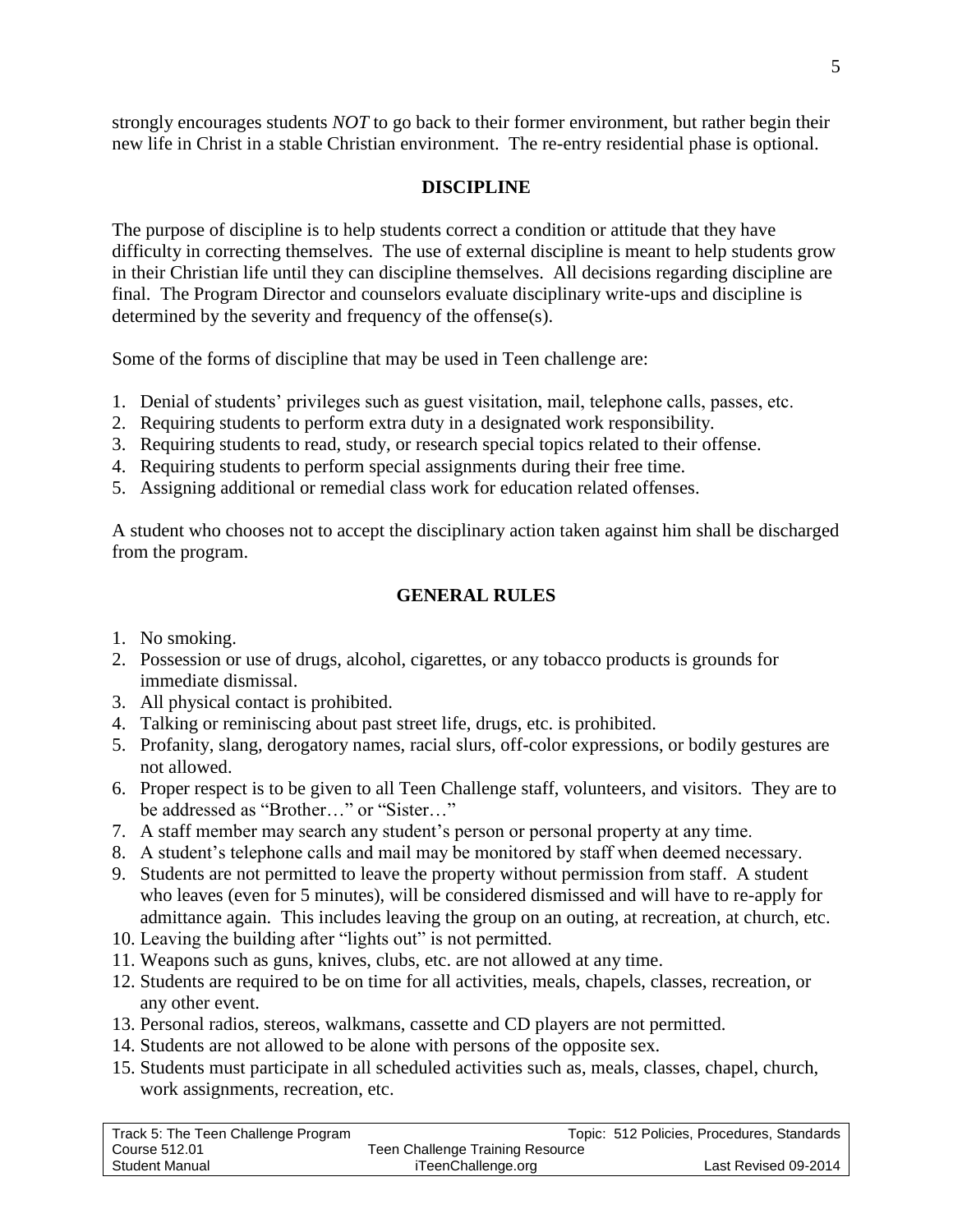- 16. Students are not allowed to carry more than \$5.00 at any time.
- 17. All magazines and newspapers must be approved by the staff.
- 18. Glue of any kind and mouthwash containing alcohol are not permitted.
- 19. Matches and cigarette lighters are not permitted.
- 20. Playing cards, dice, and computer games are not permitted.

#### **"BIG BROTHER/BIG SISTER"**

Students will be assigned a "Big Brother/Big Sister" when entering Teen Challenge. The Big Brother/Big Sister will help students feel welcome and help them adjust to their new surroundings. It's responsibility of the Big Brother/Big Sister to show the new students around, help them get settled in their room, eat meals with them, go through the student program schedule, and answer any questions they may have. A Big Brother/Big Sister assignment is for two weeks.

#### **COUNSELOR**

Each student will be assigned a counselor to whom they will be accountable for their personal development. They will meet with their counselor at least once a week and whenever necessary.

#### **LEGAL ISSUES**

Students' court appearances and probation appointments are coordinated through their counselor.

#### **PERSONAL DEVOTIONS**

Each student is required to be in chapel for personal devotions at the scheduled time each day. It is quiet time for prayer, meditation, and reading God's Word. Evening devotions are usually held by the students in each room for five to ten minutes before lights-out.

#### **DORMITORY LIFE**

- 1. Rooms are to be kept neat and clean at all times. There will be regular inspections.
- 2. Leaving the bedroom except to go to the bathroom after "lights-out" is not permitted.
- 3. Entering the rooms of other students is not permitted without authorization.
- 4. Exchanging clothes or other articles is not permitted (unless approved by staff). Students are not allowed to borrow from others or tamper with things that do not belong to them.
- 5. Bedroom doors must remain open until lights-out.
- 6. Lying on beds during the day is not permitted.
- 7. Buying, selling, trading, or giving away of anything is not permitted.
- 8. Students are not allowed to alter their bedrooms.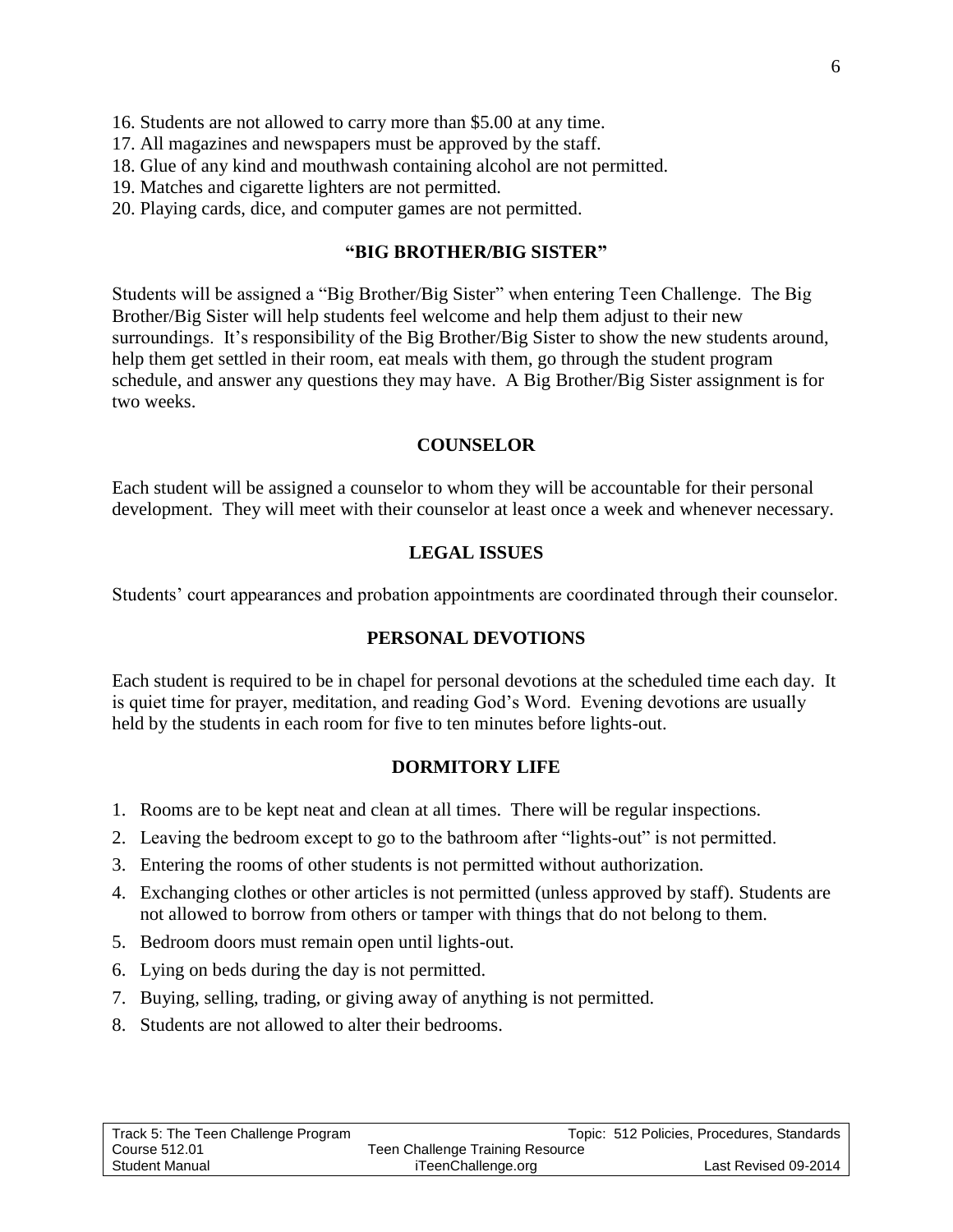#### **FOOD**

- 1. Students are not allowed in the kitchen unless approved by staff.
- 2. Students are not allowed to open the refrigerator.
- 3. No student is allowed in the pantry, food storage area, or freezer. Any food taken without proper authorization is stealing. Students may not take food from the kitchen or dining room.
- 4. No food is allowed in the dormitory rooms except individually wrapped hard candy. Students are not allowed to have candy bars, potato chips, cookies, peanuts, fruit, crackers, etc. in their rooms.
- 5. Students are required to attend all meals and those arriving late may be subject to discipline.

#### **DRESS CODE**

The standards for dress are modesty, cleanliness, and neatness.

- 1. When attending church:
	- a. Tennis shoes, slippers, blue jeans, sandals, T-shirts, or torn clothing are not allowed.
	- b. Button-up shirts with a tie and dress pants must be worn.
- 2. A belt must be worn with pants with loops at all times and the pant legs must be the traditional length and width.
- 3. No military wear is allowed.
- 4. No sunglasses, bandannas or hats are to be worn inside of any building.
- 5. No racial wear (including written statements on clothing).
- 6. Students must use footwear at all times outside of their dormitory rooms.
- 7. Only modest shorts are to be worn and only at times approved by staff.
- 8. No jewelry is allowed with the exception of wedding or engagement rings.
- 9. Shirts must be buttoned with the exception of the top button and tucked inside of pants.
- 10. No sleeveless, cut-off, see-through or fishnet shirts are allowed.
- 11. Underclothing must be worn.
- 12. Shoes must be tied at all times and socks must be worn.

#### **PERSONAL HYGIENE**

- 1. Clothes must be clean, ironed and mended and shoes must be polished for Sundays.
- 2. No facial jewelry is allowed.
- 3. Men's hair:
	- a. Hair must be no longer than the bottom of a traditional collar and the ear showing and sideburns must be trimmed to the bottom of the ear.
	- b. Spiked hair and ponytails are not allowed. Hair can not be dyed other than its natural color.
- 4. Baths and showers are to be taken daily and fingernails are to be kept clean.
- 5. Deodorant must be used daily.
- 6. Students shall comb their hair, wash their face and hands and brush their teeth before breakfast.
- 7. Students are responsible for their own personal toiletries.

| Track 5: The Teen Challenge Program |                                  | Topic: 512 Policies, Procedures, Standards |
|-------------------------------------|----------------------------------|--------------------------------------------|
| Course 512.01                       | Teen Challenge Training Resource |                                            |
| Student Manual                      | iTeenChallenge.org               | Last Revised 09-2014                       |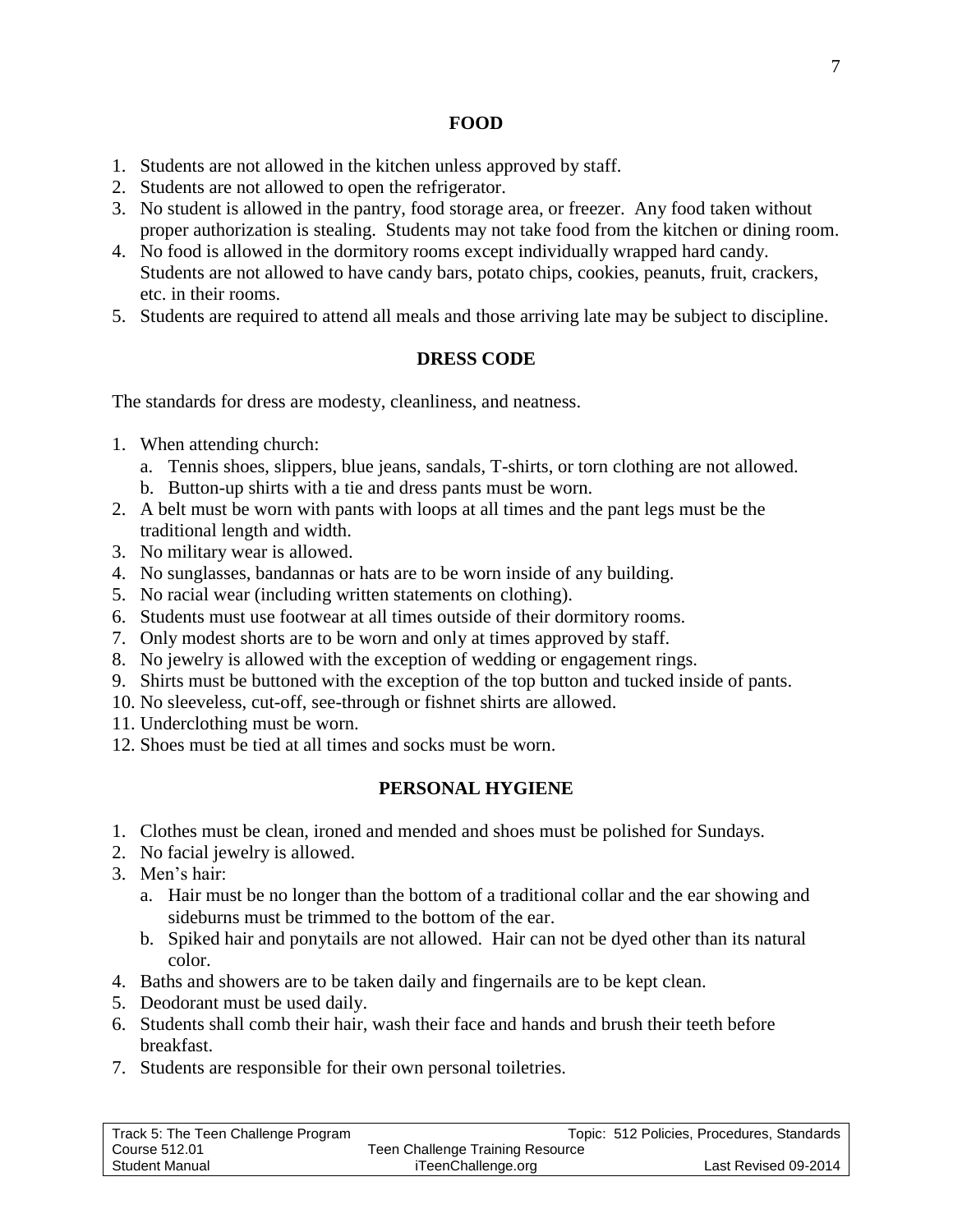- 1. All money the student has upon entrance, receives from family, friends or visitors, or has when returning from an appointment, must be turned in immediately to a staff member to be deposited in his student bank account.
- 2. Withdrawals shall not exceed \$5 unless approved by staff.
- 3. Teen Challenge is not responsible for any money that is stolen or misplaced.
- 4. Any money sent to a student by check must be made out to them and not Teen Challenge.

#### **WORKDAYS/WORK CREWS**

- 1. The workday is normally from 9 a.m.  $-4$  p.m. If students finish their assignments early, they need to notify a staff member.
- 2. Students on work crews are not permitted to stop at any stores without permission.
- 3. Students will not keep any tools in their possession overnight. All tools must be turned in at the end of the workday.
- 4. Students are not permitted to accept any donations of goods, money, etc. without permission from staff.
- 5. No telephone calls are allowed during work assignments except for an emergency.

#### **LEAVING THE PROGRAM**

If a student is dismissed from the program or decides to leave, he must take all his belongings upon departure. If this is not possible, arrangements must be made to pick up his belongings within 48 hours. Teen Challenge is not responsible for any students' personal possessions while they are in the program or after they leave.

#### **FIRE ALARM PROCEDURES**

Fire drills may be held unannounced. In a fire drill, these procedures are to be followed:

- 1. Close all doors and windows and turn off the lights on the way out.
- 2. Walk; don't run to the nearest exit. Gather outside of the building and check for your roommates.
- 3. Remain outside until instructed to return to the building.
- 4. Everyone must exit the building during a fire drill.

#### IN CASE OF AN ACTUAL FIRE:

- 1. Ring the alarm bell in the building to inform all occupants. (Become familiar with its location upon reading this manual).
- 2. Inform the staff on duty.
- 3. The staff on duty is to call the police emergency number and the Fire Department.
- 4. Follow the first four procedures above.

| Track 5: The Teen Challenge Program |                                  | Topic: 512 Policies, Procedures, Standards |
|-------------------------------------|----------------------------------|--------------------------------------------|
| Course 512.01                       | Teen Challenge Training Resource |                                            |
| <b>Student Manual</b>               | iTeenChallenge.org               | Last Revised 09-2014                       |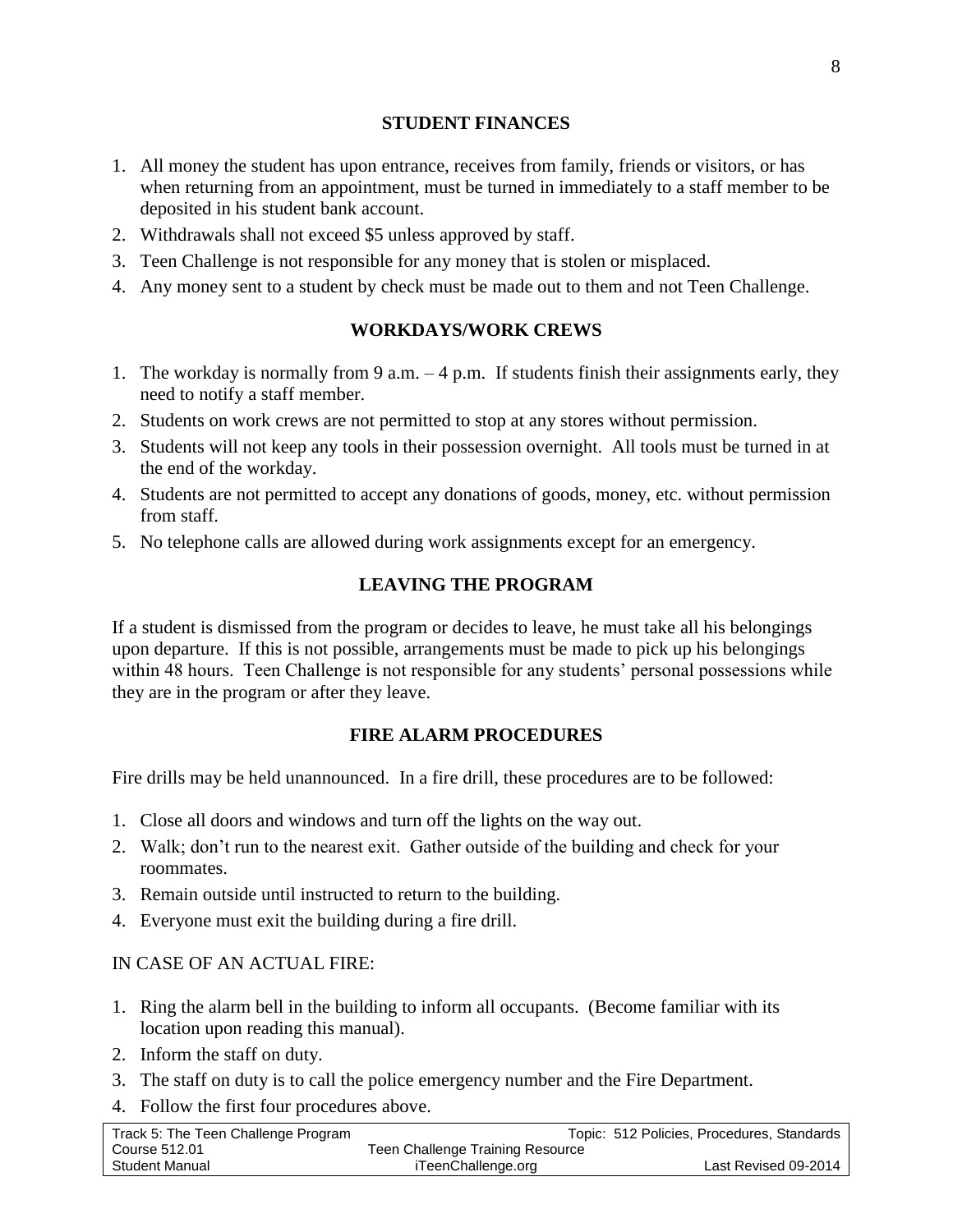#### FIRE SAFETY:

No candles, matches or lighters are to be used in the dormitory rooms. Report any unsafe electrical connections or appliances to the appropriate staff.

#### **AIDS POLICY**

Teen Challenge does not discriminate against those who are HIV+ in its admission procedures. Because a large number of IV drugs users have been infected by the HIV virus, at any given time there may be one or more students in the program who are HIV+. Teen Challenge does not require students who are HIV+ to notify other students in the program of their HIV status.

Teen Challenge is not a medical care facility and is unable to provide 24 hour on-site medical supervision. Therefore, all students entering the program must be in good health and able to participate in all activities. If a student's health deteriorates to the point where he is no longer able to participate in the normal daily activities, or if he should require extensive medical supervision, he should leave Teen Challenge.

Student responsibilities:

- 1. HIV+ students who have family members or friends who could have possibly contracted the virus from them, shall notify them immediately.
- 2. HIV+ students will not be allowed to work in the kitchen or in any food handling capacity at any time. There will be NO exceptions.
- 3. All students are prohibited from any sexual relationships with other students or staff. Violation of these rules is grounds for immediate dismissal from the program.
- 4. Any HIV+ student that intentionally puts another person at risk of being infected with the HIV virus, shall be immediately dismissed from the program.

#### **MAIL**

Student correspondence with persons outside of the program shall be subject to the discretion of designated staff. Correspondence privileges may be refused with persons, including immediate family members who are deemed inappropriate or for disciplinary reasons. Those approved for student correspondence may include the following:

- a. Immediate family.
- b. Approved individuals such as pastors, probation and parole offers.
- c. Persons who have had a positive influence on the student's life.

Students will need to supply their own stationery, envelopes, and stamps. All outgoing mail must be unsealed and given to the staff member on duty. Each student is required to open their mail in the presence of an assigned staff member in order to deposit all checks, money orders, and cash over \$5.00 into their student account.

| Track 5: The Teen Challenge Program |                                  | Topic: 512 Policies, Procedures, Standards |  |
|-------------------------------------|----------------------------------|--------------------------------------------|--|
| Course 512.01                       | Teen Challenge Training Resource |                                            |  |
| Student Manual                      | iTeenChallenge.org               | Last Revised 09-2014                       |  |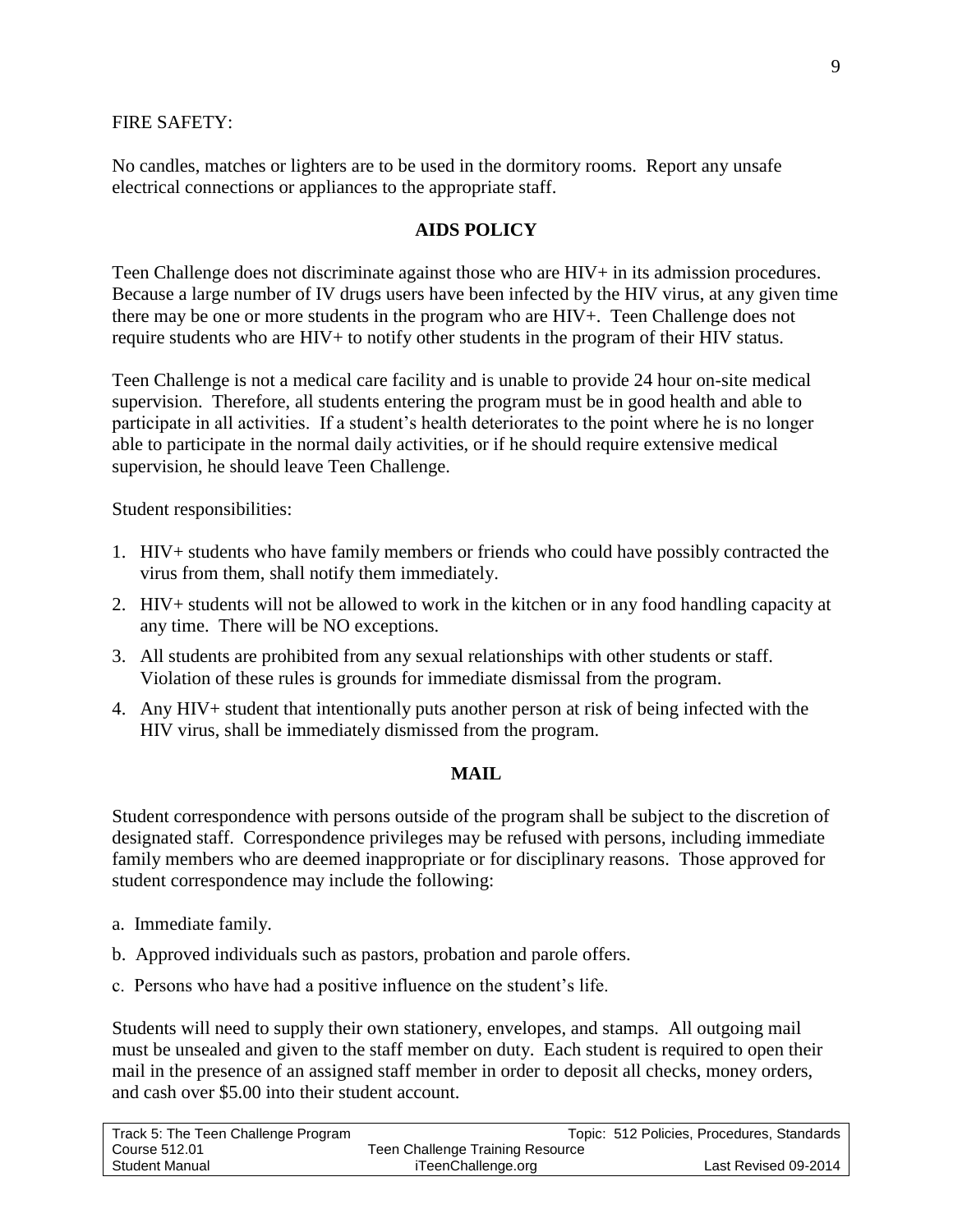#### **MEDICATION**

When students enter Teen Challenge, all medications must be checked to be sure they can be taken within Teen Challenge guidelines. Abuse of any medication is grounds for dismissal from the program.

- 1. All medications must be submitted to the staff and kept in the office for distribution.
- 2. All medication is to be taken according to prescription, in the office and in the presence of staff. Each dosage will be logged.
- 3. Medications with alcohol or narcotic contents may not be taken.
- 4. No diet aid medications or sleeping pills are allowed.
- 5. Laxatives should be used sparingly and only when prescribed.
- 6. Any psychiatric, anti-depressant or mood-altering prescriptions must be approved by the Program Director.
- 7. A student must report any adverse reactions to his medication immediately.

#### **MUSIC AND ENTERTAINMENT**

Students may only watch television and/or videos approved by staff and at the scheduled times. Singing, playing or listening to rock, rap, or secular music is not permitted.

#### **PASSES**

There will be no student passes for visits home scheduled while in the four to six month Induction Phase at Teen Challenge.The issuance of a pass shall be subject to the discretion of designated staff, normally the student's counselor.

Types of Student Passes:

- 1. One-day pass:
	- a. Students may be eligible to receive a one-day pass at the end of the third month of program attendance.
	- b. Students may be eligible to receive a one-day pass each subsequent month.
	- c. One-day passes do not accumulate from one month to another.
- 2. Over-night Pass:
	- a. Students may only be eligible to receive an overnight pass at the end of the fifth month of program attendance.
	- b. Students who are married may be eligible to receive an over-night pass each month after their fifth month in the program for the express purpose of being with their spouse.
	- c. Students leaving on an over-night pass must provide an address and telephone number where they may be reached during their absence from the program.
	- d. Over-night passes do not accumulate from one month to another.

| Track 5: The Teen Challenge Program |                                  | Topic: 512 Policies, Procedures, Standards |
|-------------------------------------|----------------------------------|--------------------------------------------|
| Course 512.01                       | Teen Challenge Training Resource |                                            |
| Student Manual                      | iTeenChallenge.org               | Last Revised 09-2014                       |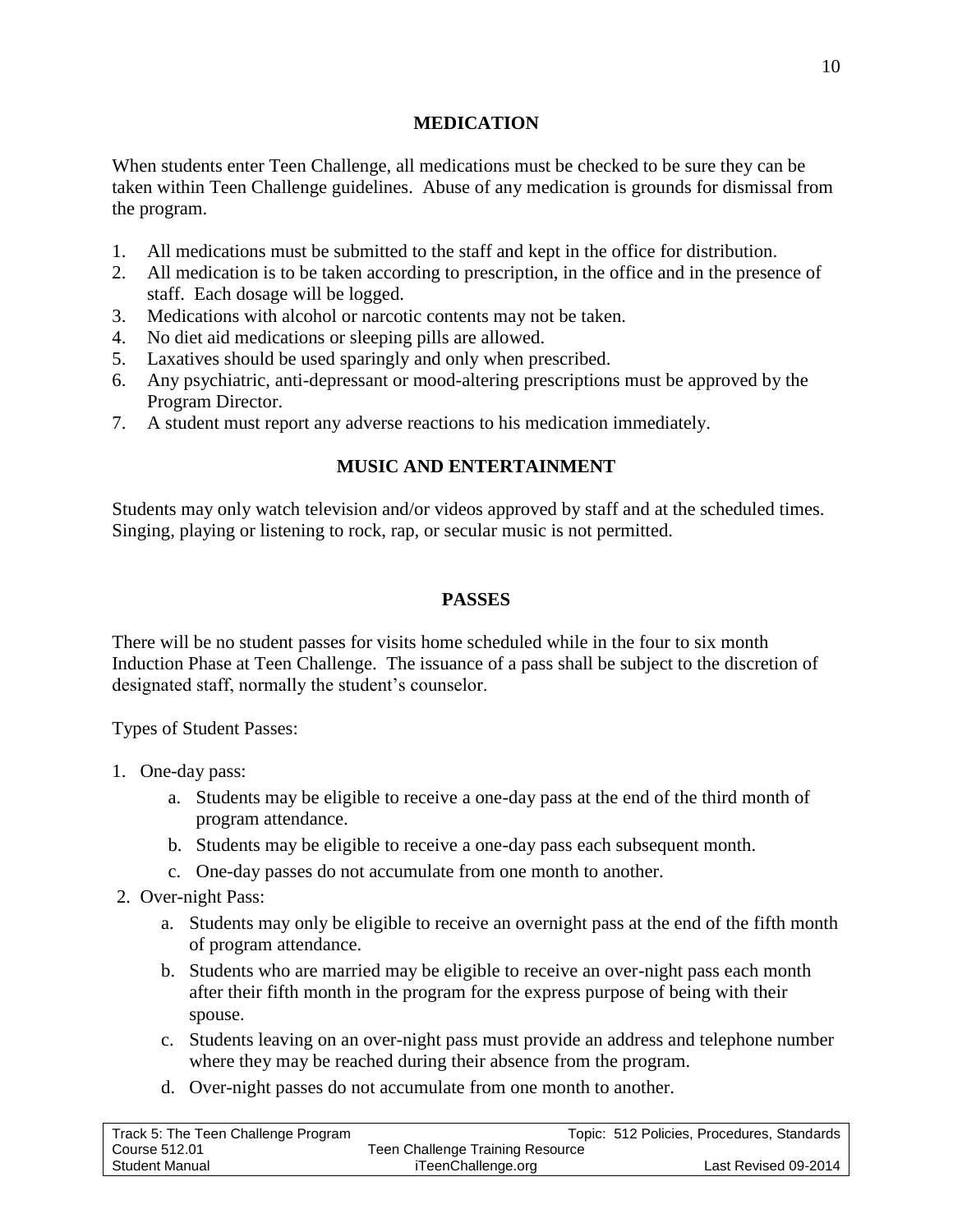- 3. Three-day Pass:
	- a. The issuance of a three-day pass shall be subject to the discretion of designated staff.
	- b. Students leaving on a three-day pass must provide an address and telephone number where they may be reached during their absence from the program.
- 4. Students desirous of receiving any pass shall submit a *Student Request Form (Pass, Telephone, Visitor)* [Form 124] to their counselor. It is the responsibility of the student requesting any pass to verify all necessary arrangements.
- 5. Students leaving for a one-day or over-night pass shall report immediately upon their return to the staff on duty to have their luggage and person inspected.

#### **SICKNESS**

A student who is sick shall be responsible for notifying staff personnel on duty of his condition. If a student is too sick to notify staff, he may send someone else to inform the staff of the illness.

A staff member shall take the student's temperature and examine him for credible signs of illness. If necessary, a physician's consultation will be arranged, however the student must remain in bed until the following morning, regardless of any improvement.

#### **TELEPHONE**

Telephone privileges may be refused to those persons, including immediate family members who are deemed inappropriate or for disciplinary reasons. Students shall submit a *Student Request Form (Pass, Telephone, Visitor)* [Form 124] to appropriate staff for approval for all calls.

Those approved for student telephone calls may include the following:

- 1. Immediate family.
- 2. Approved individuals such as pastors, probation and parole officers.
- 3. Persons who have had a positive influence on the student's life.

General Telephone Policies:

- 1. Students are not permitted to make telephone calls for the first two weeks.
- 2. Each student shall be allowed to make or receive two calls per week.
- 3. All student long distance telephone calls shall be collect unless otherwise approved.
- 4. Staff personnel shall place student telephone calls. The person placing the call shall give the phone to the student only after confirming that the answering person is an approved party.
- 5. Students shall not be allowed to accept collect calls, unless granted permission by staff.
- 6. Student telephone calls shall be limited to 10 minutes.
- 7. Student calls will be made only during the designated free times.

| Track 5: The Teen Challenge Program |                                  | Topic: 512 Policies, Procedures, Standards |
|-------------------------------------|----------------------------------|--------------------------------------------|
| Course 512.01                       | Teen Challenge Training Resource |                                            |
| Student Manual                      | iTeenChallenge.org               | Last Revised 09-2014                       |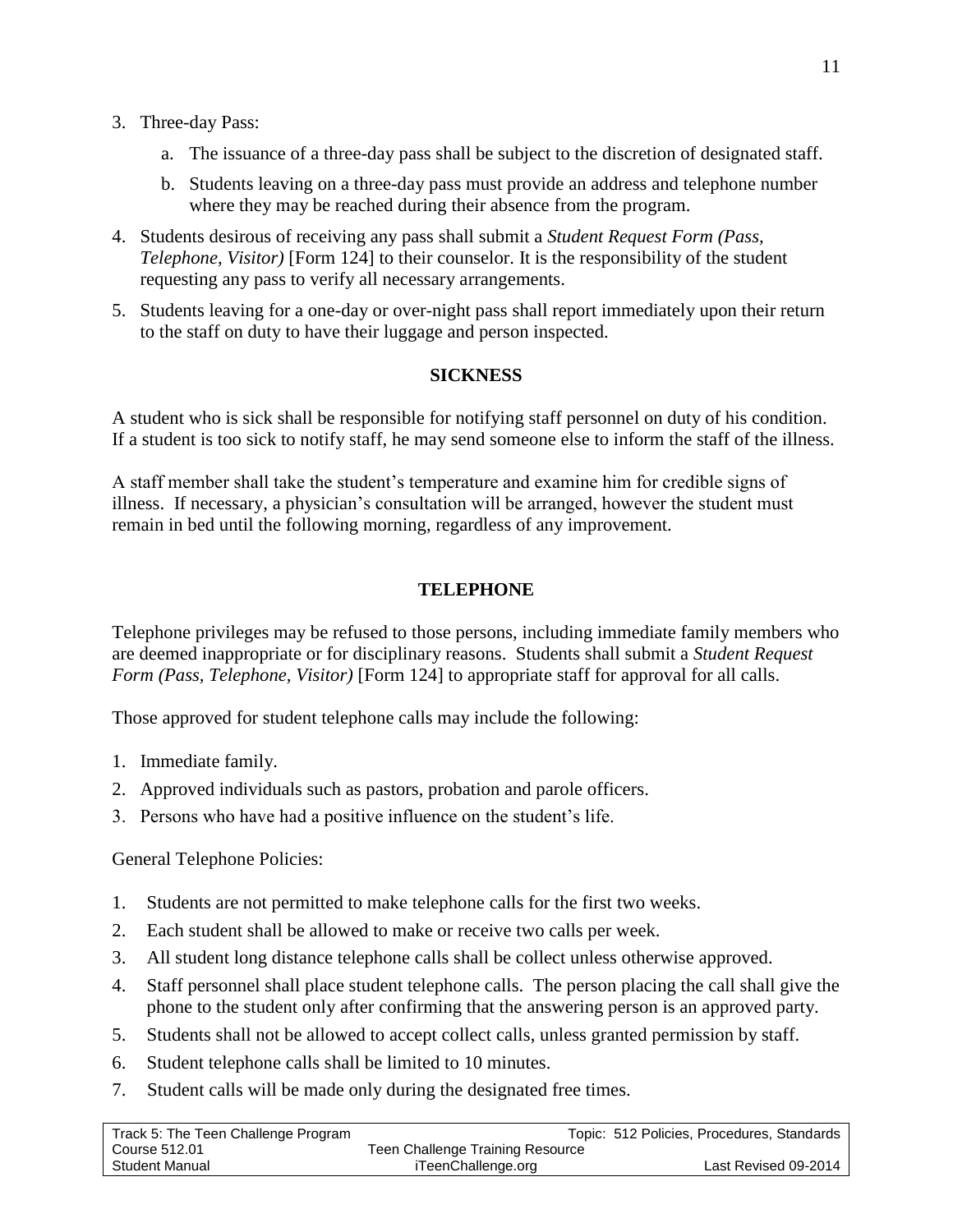#### **VISITORS**

Students may have visitors only after fourteen days in the program, subject to the discretion of the designated staff.

Visitation privileges shall be refused to those persons, including immediate family members who at the discretion of staff personnel are deemed inappropriate or for disciplinary reasons. Those approved for student visits may include the following:

- 1. Immediate family and spouses.
- 2. Approved individuals such as pastors, probation and parole officers.
- 3. Spiritual parents or others who have had a positive influence on the student's life.
- 4. Legal guardians or court appointed persons.

Visitors may only visit on designated visiting days, in designated areas and during the designated hours.

Students shall not receive any item or money directly from a visitor, but must request a staff person to approve all items or money. Money received from a visitor for a student shall be placed into his Teen Challenge student bank account.

It shall be the student's responsibility to observe the rules of the Student Manual during times of visitation. Infractions may subject a student to discipline or the loss of visitation privileges. Anything questionable should be brought to the staff person on duty.

Personal visits from girlfriends, common-law wives, or fiancées will not be permitted unless there are children involved (biological children).

Visits must first be approved by the student's counselor and the student must be accompanied by a staff member during visits. Students must request visits at least seven days in advance.